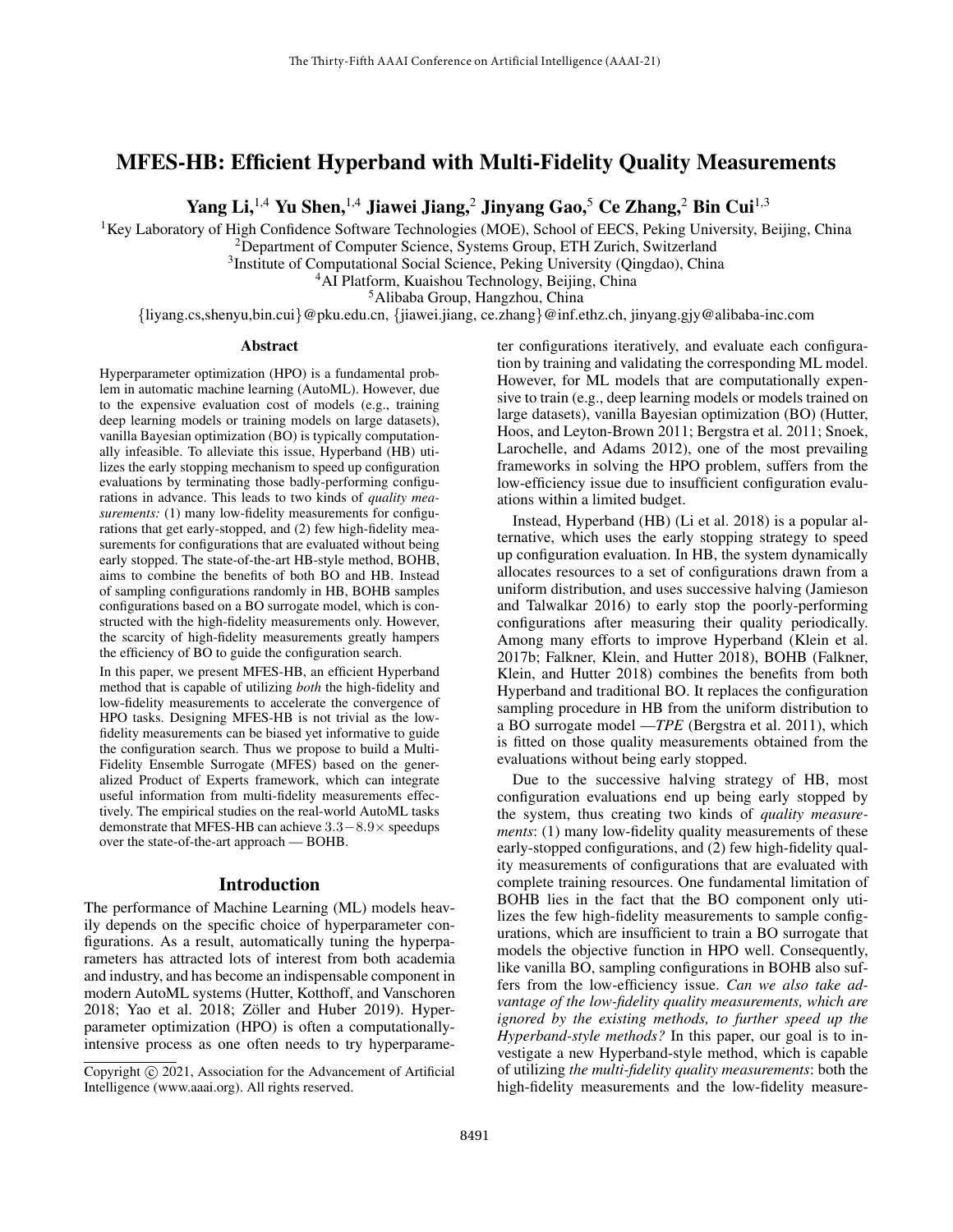ments, to accelerate the HPO process.

(Opportunities and Challenges) Taking advantage of the multi-fidelity quality measurements poses unique opportunities and challenges. Intuitively, numerous low-fidelity measurements are obtained from the early-stopped evaluations, which can boost the total number of measurements that BO can use. The low-fidelity measurements obtained with partial training resources yield a biased surrogate of the highfidelity quality measurements. Nevertheless, due to the relevancy between early-stopped evaluations and complete evaluations, they can still reveal some useful information about the objective function. Therefore, there is great potential for utilizing the low-fidelity measurements to accelerate HPO. However, *if we cannot balance the benefits and biases from the low-fidelity measurements well*, we might be misled by the harmful information towards a wrong objective function.

In this paper, we propose MFES-HB, an efficient Hyperband method, which is capable of utilizing the planetary unexploited multi-fidelity measurements to significantly accelerate the convergence of configuration search. To utilize the multi-fidelity measurements without introducing the biases from the low-fidelity measurements, we first train multiple base surrogates on these measurements grouped by their fidelities. Then we propose the *Multi-Fidelity Ensemble Surrogate (MFES)* that is used in the BO framework to sample configurations. Concretely, to make the best usage of those biased yet informative low-fidelity measurements, MFES uses the generalized Product of Experts (gPoE) (Cao and Fleet 2014) to combine these base surrogates, and the contribution of each base surrogate to MFES can be adjusted based on their performance when approximating the objective function. Therefore, the heterogeneous information among multi-fidelity measurements could be automatically extracted by MFES in a reliable yet efficient way. The empirical studies on the real-world HPO tasks demonstrate the superiority of the proposed method over competitive baselines. MFES-HB can achieve an order of magnitude speedups compared with Hyperband, and  $3.3 - 8.9 \times$ speedups over the state-of-the-art method — BOHB.

## Related Work

Bayesian Optimization (BO). Machine learning (ML) has made great strides in many application areas, e.g., recommendation, computer vision, etc (Goodfellow, Bengio, and Courville 2016; He et al. 2017; Jiang et al. 2017; Ma et al. 2019; Wu et al. 2020; Zhang et al. 2020). BO has been successfully applied to tune the hyperparameters of ML models. The main idea of BO is to use a probabilistic surrogate model  $M$ :  $p_M(f|\mathbf{x})$  to describe the relationship between a hyperparameter configuration  $x$  and its performance  $f(x)$  (e.g., validation error), and then utilizes this surrogate to guide the configuration search (See more details about BO in Section 3). Spearmint (Snoek, Larochelle, and Adams 2012) uses Gaussian process (GP) to model  $p_M(f|\mathbf{x})$  as a Gaussian distribution, and TPE (Bergstra et al. 2011) employs a tree-structured Parzen density estimators to model  $p_M(f|\mathbf{x})$ . Lastly, SMAC (Hutter, Hoos, and Leyton-Brown 2011) adopts a modified random forest to yield an uncertain estimate of  $f(x)$ . An empirical evaluation of the three

methods (Eggensperger et al. 2013) shows that SMAC performs the best on the benchmarks with high-dimensional and complex hyperparameter space that includes categorical and conditional hyperparameters, closely followed by TPE. Spearmint only works well with low-dimensional continuous hyperparameters, and cannot apply to complex configuration space easily.

Early stopping mechanism that stops the evaluations of poorly-performing configurations early, has been discussed in many methods (Swersky, Snoek, and Adams 2014; Domhan, Springenberg, and Hutter 2015; Baker et al. 2017; Klein et al. 2017b; Falkner, Klein, and Hutter 2018; Wang, Xu, and Wang 2018; Bertrand et al. 2017; Dai et al. 2019), including Hyperband (HB) (Li et al. 2018) and BOHB (Falkner, Klein, and Hutter 2018). In Section 3, we will describe HB in more detail. Among them, LCNET-HB (Klein et al. 2017b) utilizes the LCNET that predicts the learning curve of configurations to sample configurations in HB. In this paper, we explore to use the multi-fidelity quality measurements in the BO framework to further accelerate the HB-style methods.

Multi-fidelity Optimization methods exploit the lowfidelity measurements about the objective function  $f$  to guide the search for the optimum of  $f$ , by conducting cheap low-fidelity evaluations proactively, instead of early stopping (Swersky, Snoek, and Adams 2013; Klein et al. 2017a; Kandasamy et al. 2017; Poloczek, Wang, and Frazier 2017; Hu et al. 2019; Sen, Kandasamy, and Shakkottai 2018; Wu et al. 2019b,a; Takeno et al. 2020). For instance, FABO-LAS (Klein et al. 2017a) and TSE (Hu et al. 2019) evaluate configurations on subsets of the training data and use the generated low-fidelity measurements to infer the quality on the full training set.

Transfer Learning methods for HPO aim to take advantage of auxiliary knowledge/information acquired from the past HPO tasks (source problems) to achieve a faster convergence for the current HPO task (target problem) (Bardenet et al. 2013; Yogatama and Mann 2014; Schilling et al. 2015; Wistuba, Schilling, and Schmidt-Thieme 2016; Schilling, Wistuba, and Schmidt-Thieme 2016; Golovin et al. 2017; Feurer, Letham, and Bakshy 2018). While sharing a similar idea, here we investigate to speed up HB-style methods by using the multi-fidelity measurements from *the current HPO task*, instead of the measurements from past similar tasks. Thus, our work is inspired by, but orthogonal to the transfer learning-related methods.

# Bayesian Hyperparameter Optimization and Hyperband

We model the loss  $f(x)$  (e.g., validation error), which reflects the quality of an ML algorithm with the given hyperparameter configuration  $x \in \mathcal{X}$ , as a black-box optimization problem. The goal of hyperparameter optimization (HPO) is to find arg min $_{\mathbf{x} \in \mathcal{X}} f(\mathbf{x})$ , where the only mode of interaction with the objective function  $f$  is to evaluate the given configuration  $x$ . Due to the randomness of most ML algorithms, we assume that  $f(x)$  cannot be observed directly but rather through noisy observation  $y = f(x) + \epsilon$ ,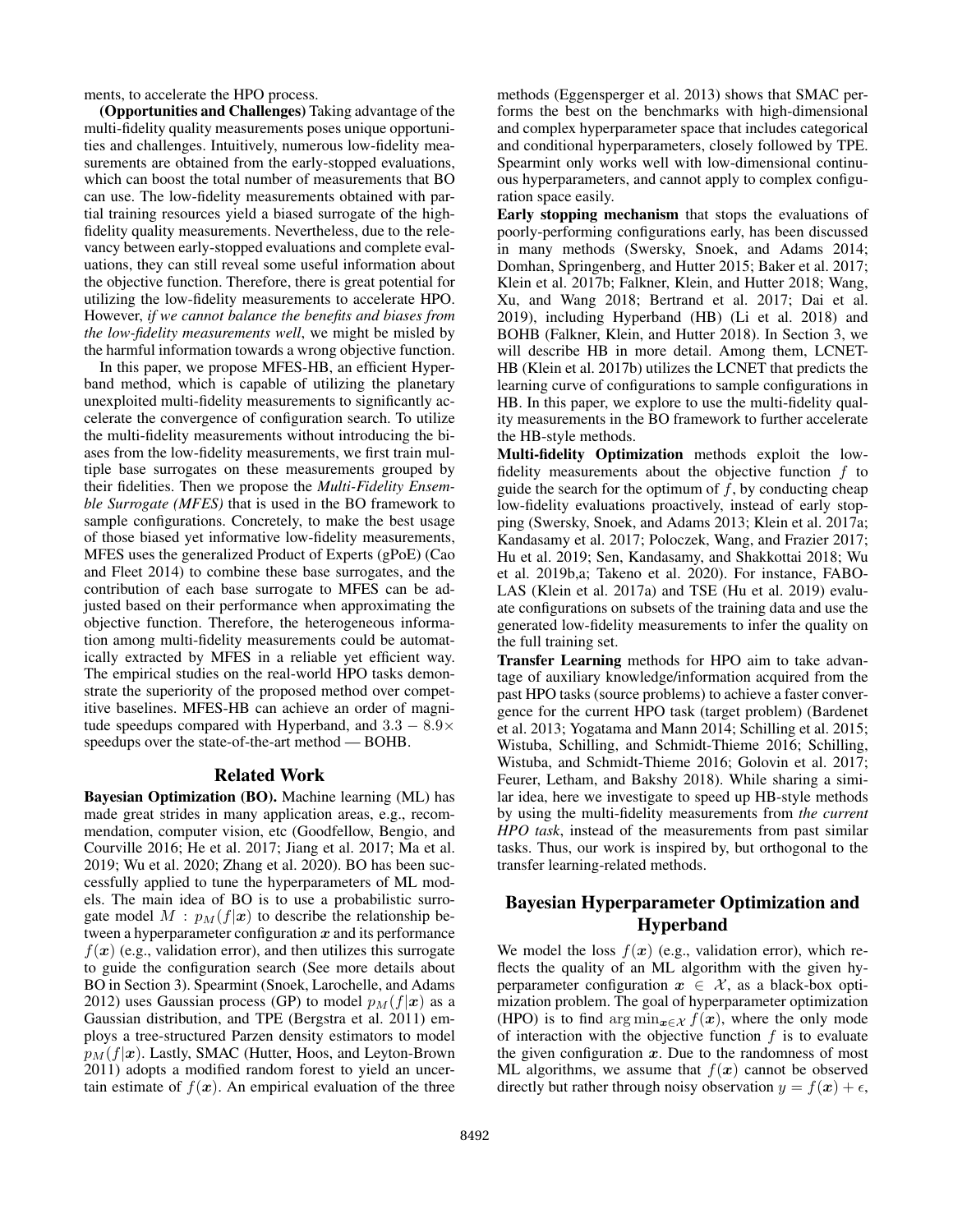#### Algorithm 1 Pseudo code for Hyperband.

Input: maximum amount of resource that can be allocated to a single hyperparameter configuration  $R$ , the discard proportion  $\eta$ , and hyperparameter space X.

1: Initialize  $s_{max} = \lfloor log_{\eta}(R) \rfloor, B = (s_{max} + 1)R$ .

2: for 
$$
s \in \{s_{max}, s_{max} - 1, ..., 0\}
$$
 do

3: 
$$
n_1 = \left[\frac{B}{R} \frac{\eta^s}{s+1}\right], r_1 = R\eta^{-s}
$$

- 4: sample  $n_1$  configurations from X randomly.
- 5: execute the SH with the  $n_1$  configurations and  $r_1$  as input (the inner loop).

.

6: end for

7: return the configuration with the best evaluation result.



Figure 1: Successive halving process (the inner loop of HB) in tuning a neural network where  $n_1 = 9$ ,  $r_1 = 1$ ,  $R = 9$ , and  $\eta = 3$ ; one unit of resource corresponds to 36 epochs. First, 9 configurations are evaluated with 1 unit of resource. Then the top 3rd configurations continue their evaluations with 3 units of resources. Finally, only one configuration is evaluated with the maximum training resource R.

with  $\epsilon \sim \mathcal{N}(0, \sigma^2)$ . We now introduce two methods for solving this black-box optimization problem in more detail: Bayesian optimization and Hyperband, which are the basic ingredients in MFES-HB.

Bayesian Optimization The main idea of Bayesian optimization (BO) is as follows. Since evaluating the objective function f for a given configuration x is very expensive, it approximates  $f$  using a probabilistic surrogate model  $M$  :  $p(f|D)$  that is much cheaper to evaluate. Given a configuration  $x$ , the surrogate model  $M$  outputs the posterior predictive distribution at x, that is,  $f(x) \sim$  $\mathcal{N}(\mu_M(\bm{x}), \sigma_M^2(\bm{x}))$ . In the  $n^{th}$  iteration, BO methods iter-

|                | $s=4$  |       | $ s=3 $        |       |               | $s=2$ $s=1$ |                 |       | $s=0$ |       |
|----------------|--------|-------|----------------|-------|---------------|-------------|-----------------|-------|-------|-------|
| i              | $n_i$  | $r_i$ | $n_i$          | $r_i$ | $n_i$         | $r_i$       | $n_i$           | $r_i$ | $n_i$ | $r_i$ |
|                | 81     |       | 27             | -3    | 9             | -9          | $6\overline{6}$ | 27    | 5     | 81    |
| $\overline{2}$ | $27\,$ | 3     | $\frac{9}{2}$  |       | $\frac{3}{2}$ | 27          | $\overline{2}$  | 81    |       |       |
| 3              | 9      | 9     | $\overline{3}$ | 27    |               | 81          |                 |       |       |       |
|                | 3      | 27    |                | 81    |               |             |                 |       |       |       |
| $\overline{5}$ |        |       |                |       |               |             |                 |       |       |       |

Table 1: The values of  $n_i$  and  $r_i$  in the HB evaluations. Here  $R = 81$  and  $\eta = 3$ . Each column displays an inner loop (SH) process). The pair  $(n_i, r_i)$  in each cell means there are  $n_i$ configuration evaluations with  $r_i$  units of training resources.

ate the following three steps: (1) use the surrogate model  $M$  to select a configuration that maximizes the acquisition function  $x_n = \arg \max_{x \in \mathcal{X}} a(x; M)$ , where the acquisition function is used to balance the exploration and exploitation; (2) evaluate the configuration  $x_n$  to get its performance  $y_n = f(x_n) + \epsilon$  with  $\epsilon \sim \mathcal{N}(0, \sigma^2)$ ; (3) add this measurement  $(x_n, y_n)$  to the observed quality measurements  $D = \{(\mathbf{x}_1, y_1), ..., (\mathbf{x}_{n-1}, y_{n-1})\}$ , and refit the surrogate model on the augmented D. Expected improvement (EI) (Jones, Schonlau, and Welch 1998) is a common acquisition function:

$$
a(\boldsymbol{x};M) = \int_{-\infty}^{\infty} \max(y^* - y, 0) p_M(y|\boldsymbol{x}) dy, \qquad (1)
$$

where  $y^*$  is the best observed performance in D, i.e.,  $y^* =$  $\min\{y_1, ..., y_n\}$ , and M is the probabilistic surrogate model. By maximizing this EI function  $a(x; M)$  over the hyperparameter space  $X$ , BO methods can find a configuration with the largest EI value to evaluate in each iteration.

*Low-efficiency issue* One fundamental challenge of BO is that, for models that are computationally expensive to train , each complete evaluation of configuration  $x$  often takes a significant amount of time. Given a limited budget, few measurements can be obtained, and it is insufficient for BO methods to fit a surrogate that approximates  $f$  well. In this case, BO methods fail to converge to the optimal solution quickly (Wang et al. 2013; Li et al. 2020).

Hyperband To accommodate the above issue of BO, Hyperband (HB) (Li et al. 2018) proposes to speed up configuration evaluations by early stopping the badly-performing configurations. It has the following two loops:

*(1) Inner Loop: successive halving (SH)* Given a kind of training resource (e.g., the number of iterations, the size of the training subset), HB first evaluates  $n_1$  hyperparameter configurations with the initial  $r_1$  units of resources, and ranks them by the evaluation performance. Then HB continues the top  $\eta^{-1}$  configurations with  $\eta$  times larger resources (usually  $\eta = 3$ ), that's,  $n_2 = n_1 * \eta^{-1}$  and  $r_2 = r_1 * \eta$ , and stops the evaluations of the other configurations in advance. This process repeats until the maximum training resource  $R$ is reached, that's,  $r_i = R$ . We provide an example to illustrate this procedure in Figure 1.

*(2) Outer Loop: grid search of*  $n_1$  *and*  $r_1$  Given a fixed budget B, the values of  $n_1$  and  $r_1$  should be carefully chosen because a larger  $n_1$  with a small initial training resource  $r_1$  may lead to the elimination of good configurations in SH process by mistake. There is no prior whether we should use a larger  $n_1$  with a small initial training resource  $r_1$ , or a smaller  $n_1$  with a larger  $r_1$ . HB addresses this "*n* versus  $B/n$ " problem by performing a grid search over feasible values of  $n_1$  and  $r_1$  in the outer loop. Algorithm 1 shows the enumeration of  $n_1$  and  $r_1$  in Line 3. Table 1 lists the number of evaluations and their corresponding training resources in one iteration of HB. Note that, *the HB algorithm can be called multiple times until the HPO budget exhausts*.

The problem of HB and BOHB. The disadvantage of HB lies in that it samples configurations randomly from the uniform distribution. To improve it, BOHB utilizes a BO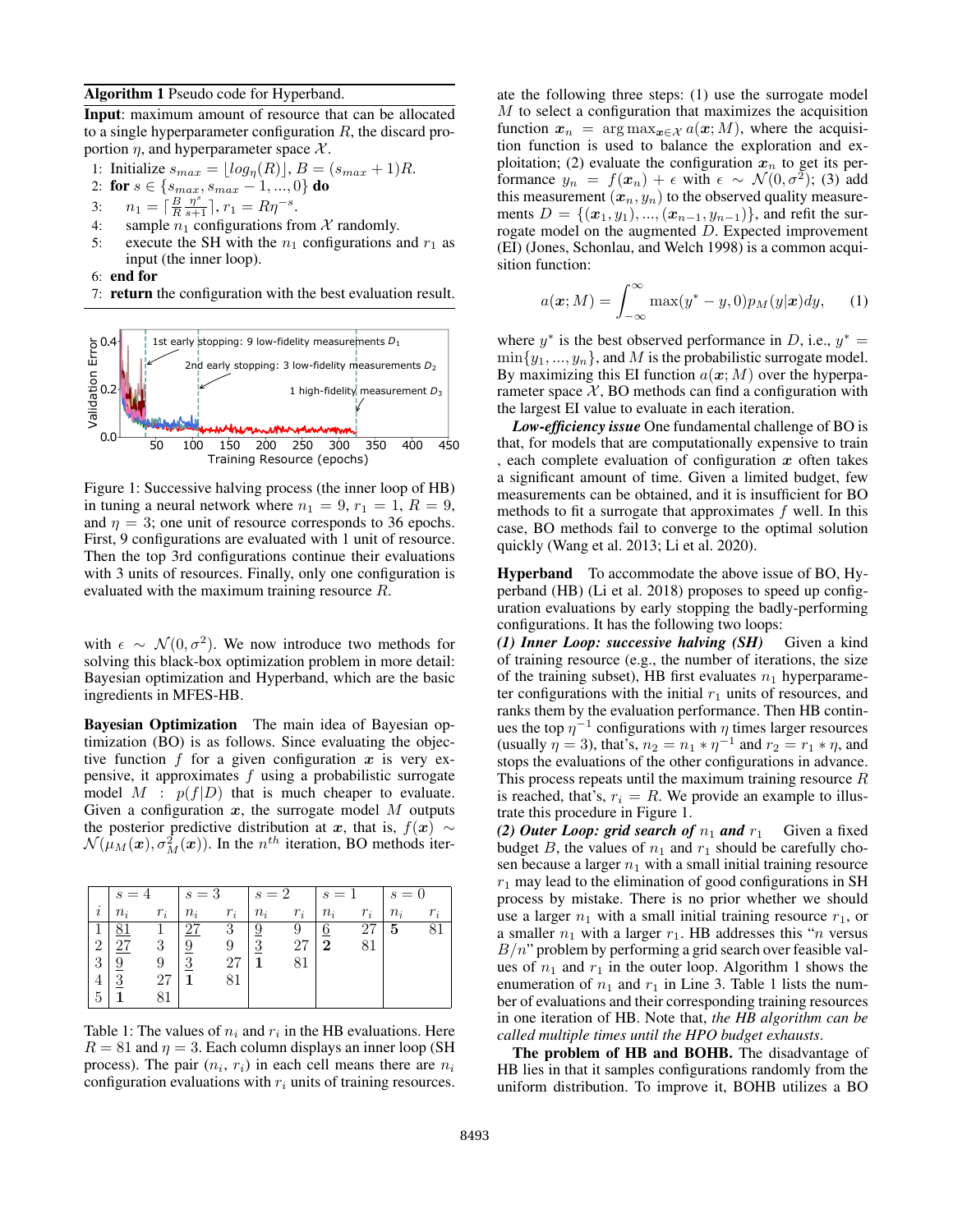

Figure 2: Validation error of 900 LeNet configurations (30 settings of keep probability  $\lambda = 1-dropout_value$  in dropout layer and 30 settings of the learning rate  $\alpha$  on a base-10 log scale in [-7, -2]) on the MNIST dataset using different training resources  $r = 1, 3, 9, 27$ .  $R = 27$ ,  $K = 4$ , and one unit of resource corresponds to an epoch.

component to sample configurations in HB iteration, instead of the uniform distribution. However, BOHB also suffers from the low-efficiency issue due to the scarcity of highfidelity quality measurements. Consequently, BOHB does not fully unleash the potential for combining BO and HB.

# Efficient Hyperband using Multi-Fidelity Quality Measurements

In this section, we introduce MFES-HB, an efficient Hyperband method that can utilize the multi-fidelity quality measurements in the framework of BO to speed up the convergence of configuration search. First, we investigate the characteristics of multi-fidelity measurements, and then describe the proposed Multi-Fidelity Ensemble Surrogate (MFES) that is capable of extracting instrumental information from multi-fidelity measurements effectively.

### Multi-fidelity Quality Measurements

According to the number of training resources used by the evaluations in HB, we can categorize the multi-fidelity measurements into K groups:  $D_1, ..., D_K$ , where  $K =$  $|log_n(R)| + 1$ , and typically K is less than 7. The (quality) measurement  $(x, y)$  in each group  $D_i$  with  $i \in [1:K]$ is obtained by evaluating x with  $r_i = \eta^{i-1}$  units of resources. Thus  $D<sub>K</sub>$  denotes the high-fidelity measurements from the evaluations with the maximum training resource  $r_K = R$ , and  $D_{1:K-1}$  denote the low-fidelity measurements obtained from the early-stopped evaluations. Then we discuss the characteristics of  $D_{1:K}$  from two aspects:

*(1) The number of measurements* Due to successive halving strategy, the number of measurements in  $D_i$ , i.e.,  $N_i = |D_i|$ , satisfies that  $N_1 > N_2 > ... > N_K$ . Here,  $N_i$  denotes the total number of measurements in each  $D_i$  with training resource  $r_i$ . Table 1 shows the  $N_i$ s in one iteration of HB, that is,  $N_1 = 81$ ,  $N_2 = 54$ ,  $N_3 = 27$ ,  $N_3 = 15$ , and  $N_5 = 10$ . *(2) The fidelities of measurements* The high-fidelity measurements,  $D<sub>K</sub>$ , consist of the unbiased measurements of the objective function f. The other  $D_i$ s, the low-fidelity measurements, are composed of the biased measurements about f. The BO surrogate model  $M_i$ , fitted on  $D_i$  with  $i < K$ , is to model the objective function  $f^i$  with training resource  $r_i$ , instead of the true objective function  $f = f<sup>K</sup>$  with the

maximum training resource R. Although  $f^{1:K-1}$  are different from f, they have some correlation. *As* i *increases, the*  $\mathit{surrogate}\ M_i$ , learned on the measurements  $D_i$  with a larger *training resource*  $r_i = \eta^{i-1}$ , can offer a higher-fidelity ap*proximation to* f *because* r *is closer to* R*.* Figure 2 provides a brief example to illustrate the diversity of the measurement fidelity in  $D_{1:K}$ . The quality measurements are visualized as heat maps, where good configurations with low validation errors are marked by the yellow region. By comparing the yellow regions in each sub-figure, we can find that, as  $i \in [1 : 3]$  increases, the measurements in  $D_i$  with partial training resource  $r = \eta^{i-1}$  gradually approach the (unbiased) high-fidelity measurements in  $D_K$ , where  $K = 4$ .

Hence we can conclude that (1) although  $D_{1:K-1}$  includes the biased measurements about  $f$ , it could still reveal some instrumental information to model f; (2) *the group* of quality measurements  $D_i$  that offers a higher-fidelity approximation to  $f$  has a smaller number of measurements  $N_{i}.$ 

### The Proposed Algorithm

In MFES-HB, we train  $K$  base surrogates on  $D_{1:K}$  respectively. (1)  $D_K$  offers the highest fidelity when modeling f, however, the measurements in  $D<sub>K</sub>$  are insufficient to train a BO surrogate that describes f well; (2) although  $D_{1:K-1}$ have a much larger number of quality measurements, the low-fidelity measurements in  $D_{1:K-1}$  with biases cannot approximate  $f$  accurately. Thus none of the base surrogates could approximate  $f$  well. Instead, we propose to combine the base surrogates to obtain a more accurate approximation to  $f$ . However, combining the base surrogates is not trivial as we need to integrate the heterogeneous information behind the base surrogates in a reliable and effective way.

Since the performance  $y$  in  $D_i$ s has different numerical ranges, we standardize them by removing the mean and scaling to unit variance respectively. In BO, the uncertainty prediction of the surrogate  $M_i$  at  $\boldsymbol{x}$  is a Gaussian, i.e.,  $f^i(\boldsymbol{x}) \sim$  $\mathcal{N}(\mu_{M_i}(\bm{x}), \sigma_{M_i}^2(\bm{x}))$ . For brevity, we use  $\mu_i(\bm{x})$  and  $\sigma_i^2(\bm{x})$ to denote the mean and variance of predictions from  $M_i$ .

Ensemble Surrogate with gPoE To fully utilize the biased yet informative low-fidelity measurements, we propose the Multi-Fidelity Ensemble Surrogate (MFES)  $M_{ens}$  that can integrate the information from all base surrogates to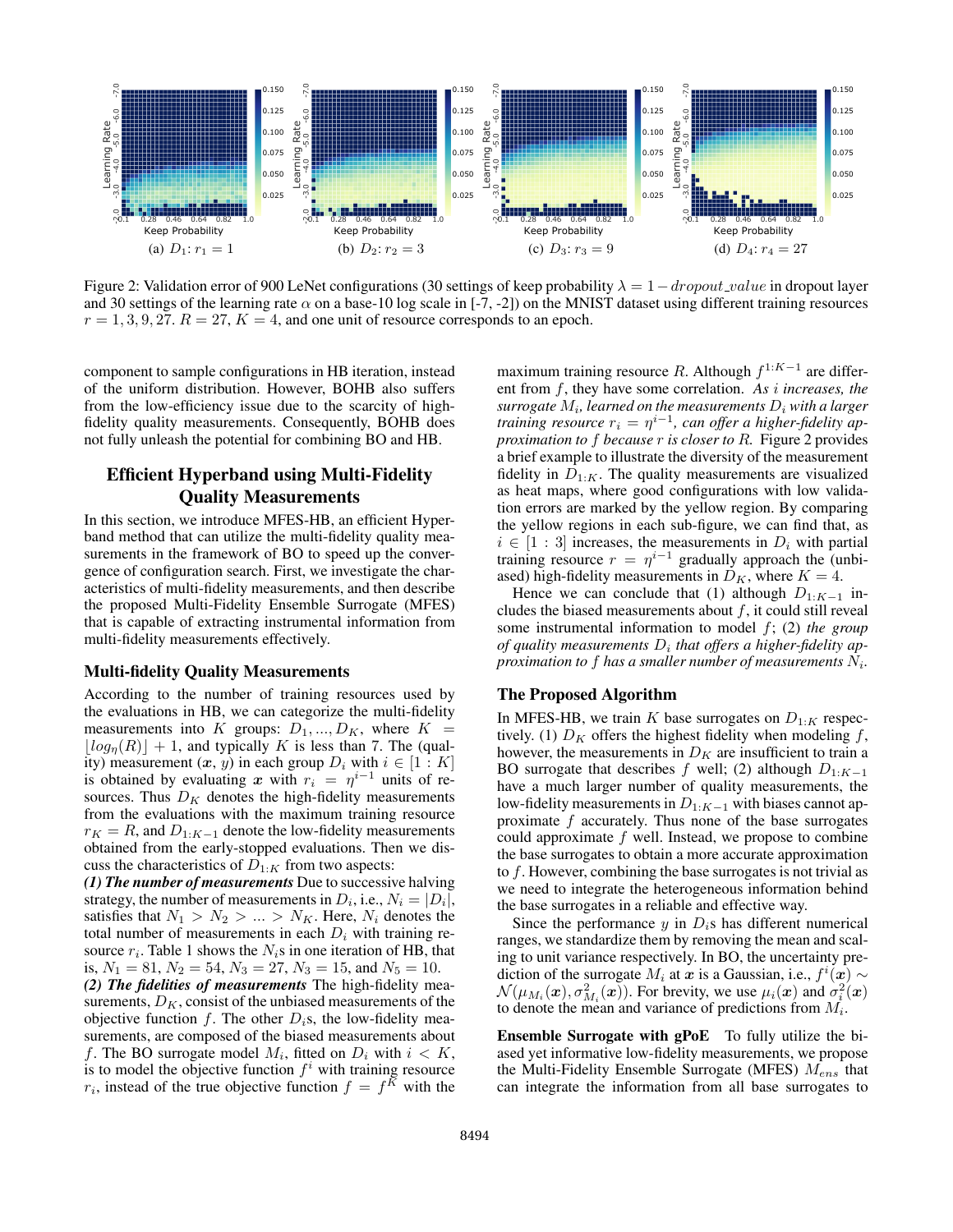#### Algorithm 2 Pseudo code of MFES-HB

**Input:** the hyperparameter space  $X$ , the total budget to conduct HPO  $B_{hpo}$ , maximum amount of resource for a hyperparameter configuration  $R$ , and the discard proportion  $\eta$ .

Output: the best configuration found.

- 1: initialize:  $D_i = \emptyset$  with  $i \in [1:K]$ ,  $M_{ens} = None$ ,  $s_{max} =$  $\lfloor log_{\eta}(R) \rfloor, B = (s_{max} + 1)R.$
- 2: while budget  $B_{hpo}$  does not exhaust. do
- 3: for  $s \in \{s_{max}, s_{max} 1, ..., 0\}$  do
- 4:  $n_1 = \left[\frac{B}{R} \frac{\eta^s}{s+1}\right], r_1 = R\eta^{-s}.$
- 5: sample  $n_1$  configurations:  $X = Sample(X, M_{ens}, n_1)$ . 6: execute the SH (inner loop) of HB with X and  $r_1$  as in-
- put, and collect the new multi-fidelity quality measurements:  $D_{1:K}' = SH(X, r_1)$ .
- 7:  $D_i = D_i \cup D_i'$  with  $i = [1 : K]$ .
- 8: update the MFES:  $M_{ens} = Build(D_{1:K})$ .
- 9: end for
- 10: end while
- 11: **return** the best configuration  $x^*$  in  $D_K$ .

approximate  $f$  effectively. Concretely, a weight  $w_i$  is assigned to each base surrogate  $M_i$ , which determines the contribution of  $M_i$  to the ensemble surrogate  $M_{ens}$ , where  $w_i \in [0, 1]$  and  $\sum_{i=1}^{K} w_i = 1$ . The base surrogate  $M_i$ , which offers a more accurate approximation to  $f$ , should own a larger proportion (larger  $w_i$ ) in  $M_{ens}$  and vice versa. Thus the weights could reflect the influence of the measurements with different fidelities on  $M_{ens}$ . Below, we describe the way to combine the base surrogates with weights.

To enable this ensemble surrogate in the BO framework, given a configuration  $x$ , its posterior prediction at  $x$  should also be a Gaussian, i.e.,  $f^{e\hat{n}s}(\mathbf{x}) \sim \tilde{\mathcal{N}}(\mu_{ens}(\mathbf{x}), \sigma_{ens}^2(\mathbf{x})).$ To derive the mean and variance, we need to combine the predictions from base surrogates. The most straightforward solution is to use  $\mu_{ens}(x) = \sum_i w_i \mu_i(x)$  and  $\sigma_{ens}^2(x) =$  $\sum_i w_i^2 \sigma_i^2(x)$  by assuming that the predictions from base surrogates are independent. However, this assumption is contradictory to the fact that these predictive distributions are correlated as discussed before. Instead, we propose to use the generalized product of experts (gPoE) (Cao and Fleet 2014; ?) framework to combine the predictions from  $M_{1:K}$ s. The predictive mean and variance of the ensemble surrogate  $M_{ens}$  at  $x$  are given by:

$$
\mu_{ens}(\boldsymbol{x}) = (\sum_{i} \mu_i(\boldsymbol{x}) w_i \sigma_i^{-2}(\boldsymbol{x})) \sigma_{ens}^2(\boldsymbol{x}),
$$
  

$$
\sigma_{ens}^2(\boldsymbol{x}) = (\sum_{i} w_i \sigma_i^{-2}(\boldsymbol{x}))^{-1},
$$
 (2)

where  $w_i$  is the weight for the  $i^{th}$  base surrogate, and it is used to control the influence of individual surrogate  $M_i$ . Using gPoE has the following two advantages: (1) the unified prediction is still a Gaussian; (2) unreliable predictions are automatically filtered out from the ensemble surrogate.

Weight Calculation Method In this section, we propose a heuristic method to compute the weight for each base surrogate. As mentioned above, the value of  $w_i$  should be proportional to the performance of  $M_i$  when approximating f. We

#### Algorithm 3 Pseudo code for *Sample* in MFES-HB

**Input:** the hyperparameter space  $X$ , fraction of random configuration  $\rho$ , the MFES:  $M_{ens}$ , the number of random configurations  $N_s$ to optimize EI, and evaluation measurements  $D_{1:K}$ .

Output: next configuration to evaluate.

- 1: **if**  $rand() \leq \rho$  or  $M_{ens} = None$ , then return a random configuration.
- 2: draw  $N_s$  configurations randomly, compute their acquisition (EI) values according to the EI criterion in Eq.1, where  $M_{ens}$ is used as the surrogate model M.
- 3: return the configuration with the largest EI value.

measure the approximation performance of  $M_i$  to f on the high-fidelity measurements  $D<sub>K</sub>$ , by using a pairwise ranking loss. In HPO, the ranking loss is more reasonable than the mean square error. The real value of the prediction does not matter and we only care about the partial orderings over configurations. We define the ranking loss as the number of misranked pairs:

$$
\mathcal{L}(M_i) = \sum_{j=1}^{N_K} \sum_{k=1}^{N_K} \mathbb{1}((\mu_i(\bm{x}_j) < \mu_i(\bm{x}_k) \oplus (y_j < y_k)), \tag{3}
$$

where  $\oplus$  is the exclusive-or operator,  $N_K$  is the number of measurements in  $D_K$ , and  $(x_i, y_i)$  is the measurement in  $D_K$ . Further, for each  $M_i$ , we can calculate the percentage of the order-preserving pairs by  $p_i = 1 - \frac{\mathcal{L}(M_i;D_K)}{N_{\text{noise}}}$  $\frac{N_{H_i;D_K}}{N_{pairs}}$ , where  $N_{pairs}$  is the number of measurement combination in  $D_K$ . Finally, we apply the following weight discrimination operator to obtain the weight  $w_i = \frac{p_i^{\theta}}{\sum_{k=1}^{K} p_k^{\theta}}$ , where  $\theta \in \mathbb{N}$  and it is set to 3 in our experiments. Due to  $p_i \in [0, 1]$ , this operator has a discriminative scaling effect on different  $p_i$ s: (1) further decrease the weight of bad surrogates, and (2) increase the weight of good surrogates.

For the base surrogates  $M_{1:K-1}$ , the ranking loss in Eq.3 can measure their ability to approximate  $f$ , i.e., the generalization performance. However, for the surrogate  $M_K$  trained on  $D<sub>K</sub>$  directly, this is an estimate of in-sample error and can not reflect generalization. To measure  $M_K$ 's generalization, we adopt the cross-validation strategy. First, we train  $N_K$  leave-one-out surrogates  $M_K^{-i}$  on  $D_K$  with measurement  $(x_i, y_i)$  removed. Then the ranking loss for  $M_K$  can be computed by  $\mathcal{L}(M_K) = \sum_{j=1}^{N_K} \sum_{k=1}^{N_K} \mathbb{1}((\mu_K^{-j}(\bm{x}_j)$  $\mu_K^{-j}(\bm x_k) \oplus (y_j < y_k)$ ). In practice, when  $n_K$  is larger than 5, we use 5-fold cross validation to compute  ${\cal L}(M_K).$  In the beginning,  $w_K$  is set to 0, and  $w_i = \frac{1}{K-1}$  with  $i \in [1:K-1]$ . This means that we utilize more low-fidelity information due to no high-fidelity info available. When  $|D_K| \geq 3$ , the weights are calculated according to the proposed method.

Putting It All Together Algorithm 2 illustrates the pseudo code of MFES-HB. Before executing each SH (the inner loop) of HB, this method utilizes the proposed MFSE to sample  $n_1$  configurations (Line 5) according to the *Sample* procedure in Algorithm 3. After SH ends (Line 6), each  $D_i$ is augmented with the new measurements  $D_i^{'}$  (Line 7). Then, the proposed method utilizes  $D_{1:K}$  to build the MFES (Line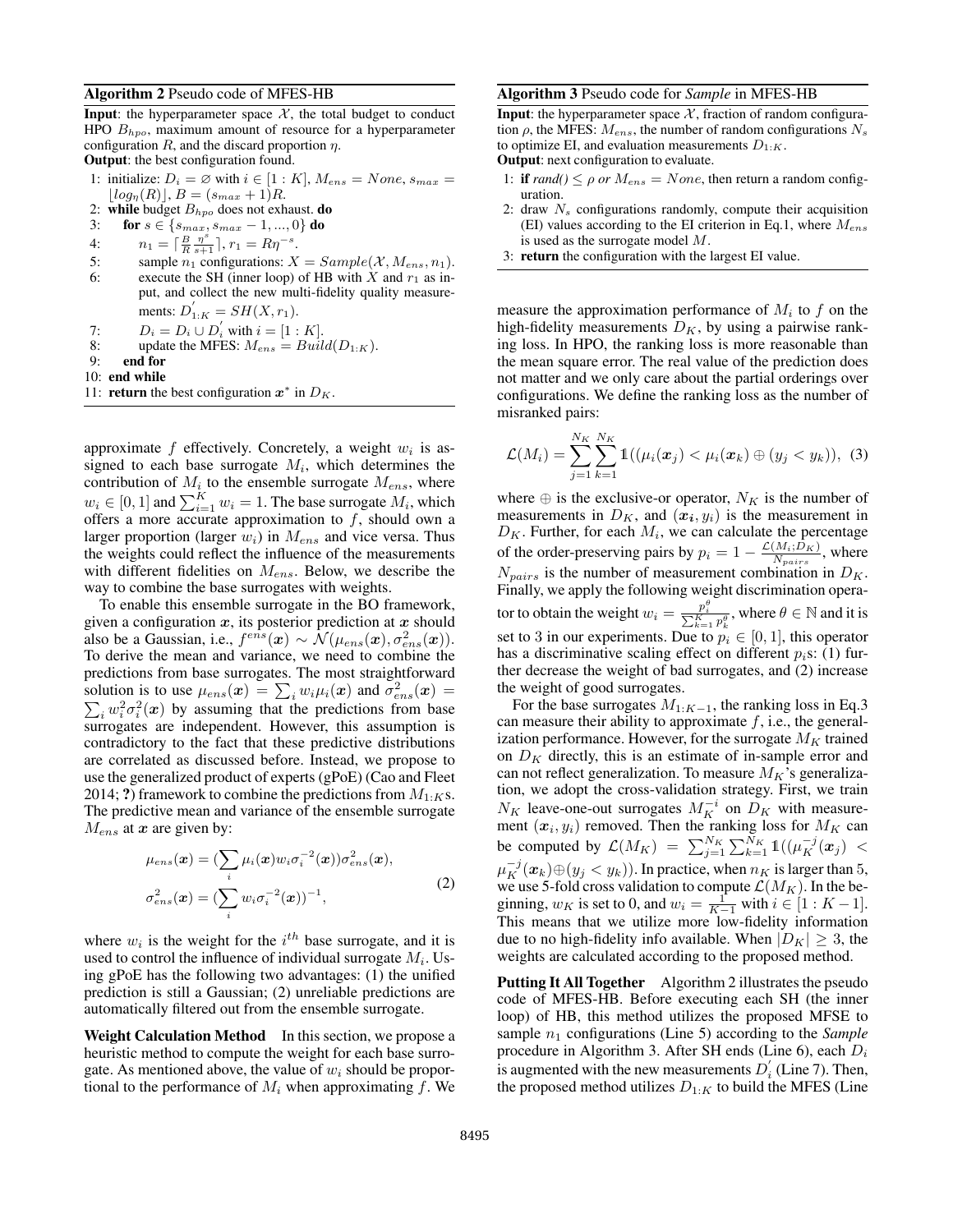8). The function  $Build(D_{1:K})$  includes the following three steps: (1) refit each basic surrogate  $M_i$  on the augmented  $D_i$ ; (2) calculate the weight  $w_i$  for each surrogate; and (3) use gPOE to combine basic surrogates. Finally, the best configuration in  $D<sub>K</sub>$  is returned (Line 11).

### **Discussions**

Novelty. MFES-HB is the first method that explores to combine the benefits of both HB and Multi-fidelity Bayesian optimization (MFBO). The state-of-the-art BOHB only uses the high-fidelity measurements to guide configuration selection, while it suffers from the low-efficiency issue due to scarce high-fidelity measurements. To alleviate this issue, we propose to utilize massive low-fidelity measurements. However, utilizing the massive and cheap low-fidelity measurements in an effective and efficient manner is not trivial, and we need to balance the "fidelities and #measurements" trade-off introduced in Sec.3. Further, we propose to build an ensemble surrogate, which can leverage the useful information from the multi-fidelity measurements to guide the configuration search.

Convergence Analysis. (1) When the high-fidelity measurements become sufficient, i.e.,  $n_K$  is larger than a threshold,  $w_K$  will be set to 1 in MFES-HB. Therefore, the convergence result of MFES-HB will be no worse than the stateof-the-art BOHB's. (2) MFES-HB also samples a constant fraction  $\rho$  of the configurations randomly (Line 1 in Algorithm 3), thus the theoretical guarantee of HB still holds in MFSE-HB. We provide a detailed analysis of the two guarantees in Appendix A.1 of supplemental materials.

POGPE (Schilling, Wistuba, and Schmidt-Thieme 2016) also uses a similar product of Gaussian Process (GP) experts to combine the GP-based surrogates. It is trained on the measurements from the past HPO tasks, while the measurements in MFES-HB are obtained from the current HPO task. Moreover, the weight in POGPE is set to a constant  $w_i =$  $\frac{1}{K}$ . Multi-fidelity Bayesian optimization (MFBO) methods can accelerate HPO by conducting low-fidelity evaluations proactively. However, since most MFBO methods (Swersky, Snoek, and Adams 2013; Klein et al. 2017a) use the GP in the surrogate model, (1) they cannot support complex configuration spaces easily. (2) Most MF based methods only support a particular type of training resource as they often rely on some customized optimization structures. MFES-HB, which inherits the advantages from HB, can support all resource types, e.g., the number of iterations (epochs) for an iterative algorithm, the size of dataset subset, the number of steps in an MCMC chain, etc. While many MFBO methods are designed to work on one kind of training resource, e.g., FABOLAS and TSE only support (dataset) subsets as resources, and LCNET-HB only supports epochs (#iterations) as resources. (3) These methods are intrinsically sequential and difficult to parallelize. MFES-HB does not have the above three limitations by 1) using a probabilistic random forest-based surrogate and 2) inheriting the easy-to-parallel merit from HB. In the following section, we evaluate the proposed method and discuss more advantages of MFES-HB.

| Task            | Datasets     |  | $  \mathcal{X}  R B_{hpo}$ Type |                                        | Unit                                                   |
|-----------------|--------------|--|---------------------------------|----------------------------------------|--------------------------------------------------------|
| FCNet           | <b>MNIST</b> |  |                                 | $10 81 $ 5h  #Iterations $ 0.5 $ epoch |                                                        |
| ResNet          | $CIFAR-10$   |  |                                 | 6   81   28 h   #Iterations   2 epochs |                                                        |
| XGBoost Covtype |              |  |                                 |                                        | 8 27 7.5h Data Subset 1/27 #samples                    |
|                 |              |  |                                 |                                        | AutoML 10 Datasets 110 27 4h Data Subset 1/27 #samples |

Table 2: Four real-world HPO tasks.  $|\mathcal{X}|$  is the number of hyperparameters in  $\mathcal{X}$ ; R is the maximum training resource;  $B_{hpo}$  is the total HPO budget.

### Experiments and Results

To evaluate the proposed MFES-HB, we apply it to tune hyperparameters on several real-world AutoML tasks. Compared with other methods, four main insights about MFES-HB that we should investigate are as follows:

- Using low-fidelity quality measurements brings benefits.
- The proposed MFES can effectively utilize the multi-fidelity quality measurements from HB evaluations.
- MFES-HB can greatly accelerate HPO tasks. It reaches a similar performance like other methods but spends much less time.
- MFES-HB has the following advantages: scalability, generality, flexibility, practicability in AutoML systems.

### Experiment Settings

Baselines. We compared MFES-HB with the following eight baselines: (1) HB: the original Hyperband (Li et al. 2018), (2) BOHB (Falkner, Klein, and Hutter 2018): a model-based Hyperband that uses TPE-based surrogate fitted on the high-fidelity measurements to sample configurations, (3) LCNET-HB (Klein et al. 2017a): also a modelbased Hyperband, it utilizes the LCNet that predicts the learning curve of configurations to sample configurations in HB, (4) SMAC (Hutter, Hoos, and Leyton-Brown 2011): a widely-used BO method with high-fidelity evaluations, (5) SMAC-ES (Domhan, Springenberg, and Hutter 2015): a variant of SMAC with the learning curve extrapolationbased early stopping, (6) Batch-BO (González et al. 2016): a parallel BO method that conducts a batch of high-fidelity evaluations concurrently. (7) FABOLAS (Klein et al. 2017b) and (8) TSE (Hu et al. 2019): the multi-fidelity optimization methods that utilize the cheap fidelities of  $f$  on subsets of the training data. Besides the two compared MF methods (FABOLAS and TSE), we also considered the following 3 methods: MF-MES (Takeno et al. 2020), taKG (Wu et al. 2019a) and MTBO (Swersky, Snoek, and Adams 2013).

HPO Tasks. Table 2 describes 4 real-world AutoML HPO tasks in our experiments. For example, in FCNet, we optimized 10 hyperparameters on MNIST; the resource type is the number of iterations; one unit of resource corresponds to 0.5 epoch, and the total HPO budget  $B_{h\nu\rho}$  for each baseline is 5 hours. In addition, to investigate the practicability and the performance of MFES-HB in AutoML systems, we also implemented MFES-HB in Auto-Sklearn (AUSK) (Feurer et al. 2015), and compared it with the built-in HPO method — SMAC in AUSK, on 10 public datasets. More details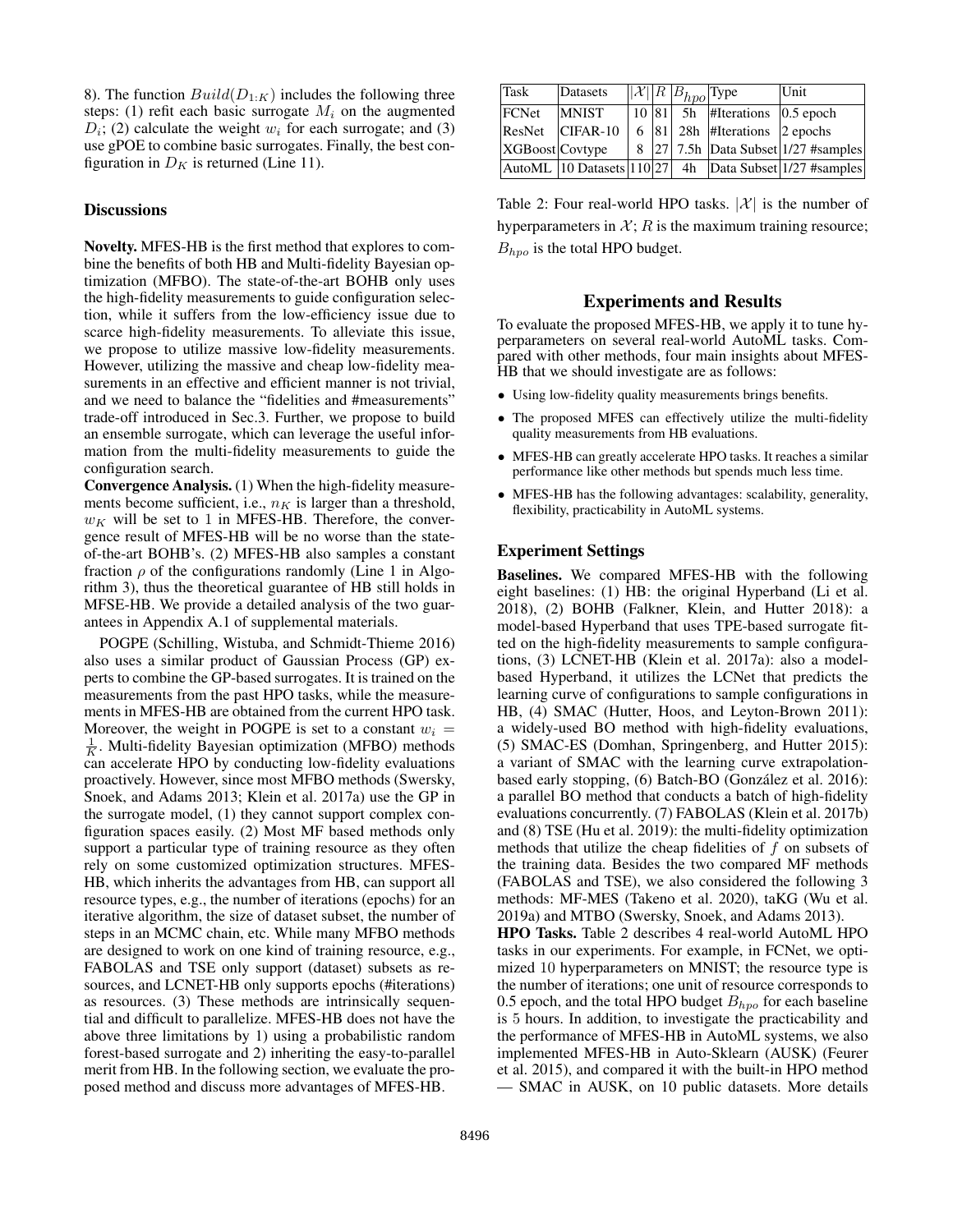

Figure 3: Optimizing 10 hyperparameters of FCNet on MNIST.



Figure 4: Results for optimizing FCNet on MNIST (sequential) and AutoML on Letter (parallel).

about the configuration space  $X$  and datasets (12 in total) can be found in Appendix A.2 and A.3 respectively.

Dataset Split, Metric and Parameter Setting. In each experiment, we randomly divided 20% of the training dataset as the validation set, tracked the wall clock time (including optimization overhead and evaluation cost), and stored the lowest validation error after each evaluation. All methods are repeated 10 times with different random seeds, and the mean(±std) validation errors across runs are plotted. Moreover, the best models found by the baselines are applied to the test dataset, and test errors are reported. All methods are discussed based on two metrics: (1) the time taken for reaching the same validation error, (2) the test performance. As recommended by HB and BOHB,  $\eta$  is set to 3 for the HB-based methods, and  $\rho = 0.2$ . In MFES-HB, we implemented the MFES based on the probabilistic random forest from the SMAC package; the parameter  $\theta$  used in weight discrimination operator is set to 3. Figure 3 (c) depicts the sensitivity analysis about  $\theta$ . The same parallel mechanism in BOHB is adopted in the parallel experiments. More details about the experiment settings, hardware, the parameter settings of baselines, and their implementations (including source code) are available in Appendix A.4, A.5, and A.6.

## Empirical Analysis

Figures 3 and 4(a) illustrate the results on FCNet, where we investigated (1) the feasibility of the low-fidelity measurements and (2) the effectiveness of MFES. Figures 5 and 4(b) show the results on four HPO tasks, where we studied the efficiency of MFES-HB. Table 3 lists the test results. Below, we will verify four insights based on these results.

Using low-fidelity quality measurements brings ben-

efits. Figure 3 (a) shows the results of (1) the different versions of MFES that utilize the multi-fidelity measurements and (2) BOHB that uses the high-fidelity measurements only, on FCNet. MFES with single best surrogate means that it uses the base surrogate with the smallest ranking loss defined in Eq.3 to sample configurations in HB. MFES with equal weight means that, for each surrogate  $M_i$ ,  $w_i = \frac{1}{K}$ . MFES refers to the proposed ensemble surrogate with a ranking loss based weight calculation method. We can observe that using low-fidelity measurements can bring benefits to achieve a faster convergence in HPO.

MFES can exploit the multi-fidelity measurements effectively. From Figure 3(a), we can find that two variants (MFES with the single best surrogate and MFES with equal weight) cannot beat the proposed MFSE method using gPoE. As shown in Figure 3(c), gPOE is more reasonable and effective in combining the base surrogates than the linear combination under the independent assumption (LCidp curve). Based on the above results, the proposed MFSE, which combines base surrogates using gPOE with the ranking loss based weight calculation technique, is an effective surrogate to utilize the multi-fidelity measurements. To further investigate the weight update process, the values of  $w_i$ s across iterations are illustrated in Figure 3(b). The surrogates trained on the lowest-fidelity measurements and the scarce high-fidelity measurements have relatively smaller weights; the surrogates with medium-fidelity measurements own larger weights. Figure 3(c) depicts the parameter sensitivity check of  $\theta$ . Finally, Figure 4(a) shows the HPO results of all methods on FCNet, and MFES-HB obtains a (more than)  $5 \times$  speedup over the baselines.

MFES-HB can accelerate HPO tasks. Figures 5 and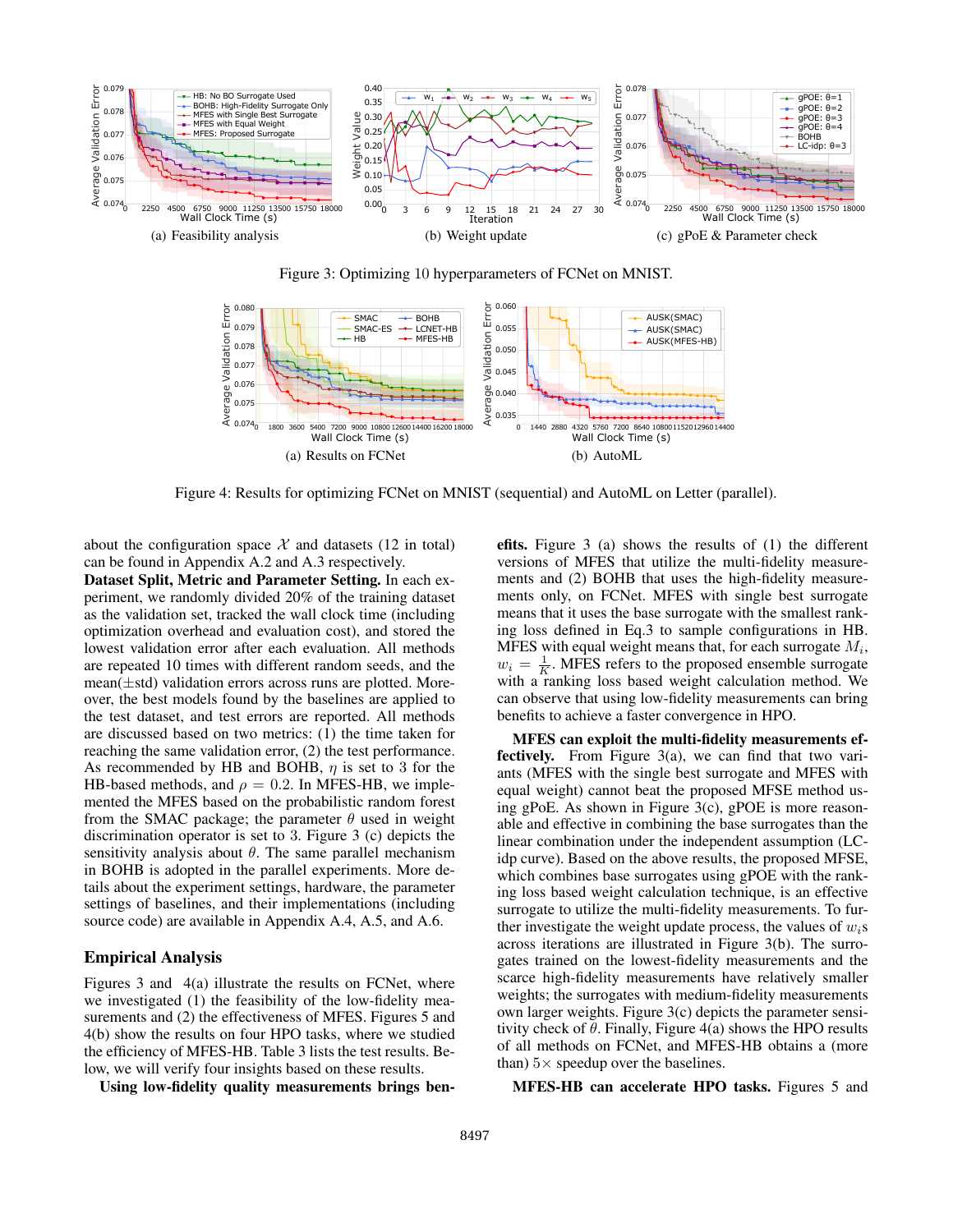

Figure 5: Results for optimizing FCNet on MNIST, ResNet on CIFAR-10, and XGBoost on Covtype.

| (a) Test results of baselines |       |        |      |  |  |
|-------------------------------|-------|--------|------|--|--|
| Method                        | FCNet | ResNet | XGB  |  |  |
| <b>SMAC</b>                   | 7.63  | 9.10   | 3.52 |  |  |
| SMAC (ES)                     | 7.49  | 8.37   |      |  |  |
| Batch BO                      | 7.47  | 7.98   | 3.00 |  |  |
| HB                            | 7.55  | 8.40   | 3.56 |  |  |
| <b>LCNET-HB</b>               | 7.49  | 8.21   |      |  |  |
| <b>BOHB</b>                   | 7.48  | 8.10   | 3.16 |  |  |
| <b>FABOLAS</b>                |       |        | 3.40 |  |  |
| <b>TSE</b>                    |       |        | 3.12 |  |  |
| MFES-HB                       | 7.38  | 7.49   | 2.65 |  |  |

MFES-HB 7.38 7.49 2.65 (b) Results on 10 AutoML datasets

| Dataset      | <b>AUSK</b> | AUSK(new) |
|--------------|-------------|-----------|
| <b>MNIST</b> | 3.39        | 2.15      |
| Letter       | 3.85        | 3.44      |
| <b>Higgs</b> | 26.84       | 26.79     |
| Electricity  | 6.18        | 6.21      |
| Kropt        | 19.84       | 13.08     |
| Mv           | 0.03        | 0.01      |
| Poker        | 12.91       | 4.30      |
| Fried        | 6.60        | 6.62      |
| A9a          | 17.23       | 17.09     |
| 2dplanes     | 6.59        | 6.41      |

Table 3: Mean test errors (%) of compared baselines. In Table(a), since SMAC (ES)  $&$  LCNET-HB depend on training iteration and FABOLAS & TSE only work on sample size, '-' means the invalid cases. In Table(b), AUSK(new) represents Auto-Sklearn using MFES-HB as its HPO optimizer.

4(b) depict the empirical results on four HPO tasks, where the tasks on FCNet and ResNet are conducted in parallel settings. MFES-HB spends less time than the compared methods to obtain a sub-optimal performance. Concretely, MFES-HB achieves the validation error of 7.5% on FCNet within 0.75 hours, 7.3% on ResNet within 4.3 hours, and 3.5% on XGBoost within 2.25 hours. To reach the same results, it takes other methods about 5 hours on FCNet, 13.9 hours on ResNet, and 7.5 hours on XGBoost. MFES-HB achieves the 3.2 to  $6.7\times$  speedups in finding a similar configuration. Particularly, MFES-HB achieves 4.05 to  $10.1\times$ speedups over Hyperband, and 3.3 to 8.9× speedups over the state-of-the-art BOHB. Moreover, Table 3 (a) shows that the configuration found by MFES-HB gets the best

| (a) Results on FCNet |      |                | (b) Results on XGBoost |      |                |  |
|----------------------|------|----------------|------------------------|------|----------------|--|
| Method               |      | Error Speedups | Method                 |      | Error Speedups |  |
| HВ                   | 7.53 | 1.0x           | НB                     | 3.48 | 1.0x           |  |
| <b>BOHB</b>          | 7.48 | 3.05x          | <b>BOHB</b>            | 3.26 | 1.8x           |  |
| <b>MTBO</b>          | 7.50 | 1.07x          | <b>MTBO</b>            | 3.46 | F              |  |
| <b>MF-MES</b>        | 7.45 | 5.7x           | <b>MF-MES</b>          | 3.11 | 3.1x           |  |
| taKG                 | 7.46 | 4.8x           | taKG                   | 3.16 | 2.9x           |  |
| <b>MFES-HB</b>       | 7.41 | 10.1x          | <b>MFES-HB</b>         | 2.97 | 4.5x           |  |

Table 4: Speedup result over Hyperband (HB) on two benchmarks: FCNet and XGBoost. 'F' means the method fails to reach the result of HB.

test performance. In addition, when comparing MF-MES, taKG, and MTBO, the final results and speedups over HB in achieving the same final error of HB are reported in Table 4. MFES-HB outperforms these methods, and we see that MFES-HB, which combines the benefits of HB and MFBO, works well. Therefore, this demonstrates that MFES-HB can conduct HPO efficiently and effectively.

The advantages of MFES-HB. MFES-HB can easily handle HPO problems with 6 to 110 hyperparameters (scalability). Particularly, the AutoML task on 10 datasets involves a very high-dimensional space: 110 hyperparameters in total. In addition, MFES-HB supports (1) complex hyperparameter space by using the BO component from SMAC (generality), and (2) HPO with different resource types (flexibility); while most multi-fidelity optimization approaches only support one type of resource, and cannot be extended to the other types easily. Finally, on 10 datasets, we compared the performance of MFES-HB with the built-in HPO algorithm (SMAC) in Auto-Sklearn (AUSK). Figure 4(b) shows the results on dataset Letter, and Table 3 (b) demonstrates its practicability and effectiveness in AutoML system.

## Conclusion

In this paper, we introduced MFES-HB, an efficient Hyperband method that utilizes multi-fidelity quality measurements to accelerate HPO tasks. The multi-fidelity ensemble surrogate is proposed to integrate quality measurements with multiple fidelities effectively. We evaluated MFES-HB on a wide range of AutoML HPO tasks, and demonstrated its superiority over the competitive approaches.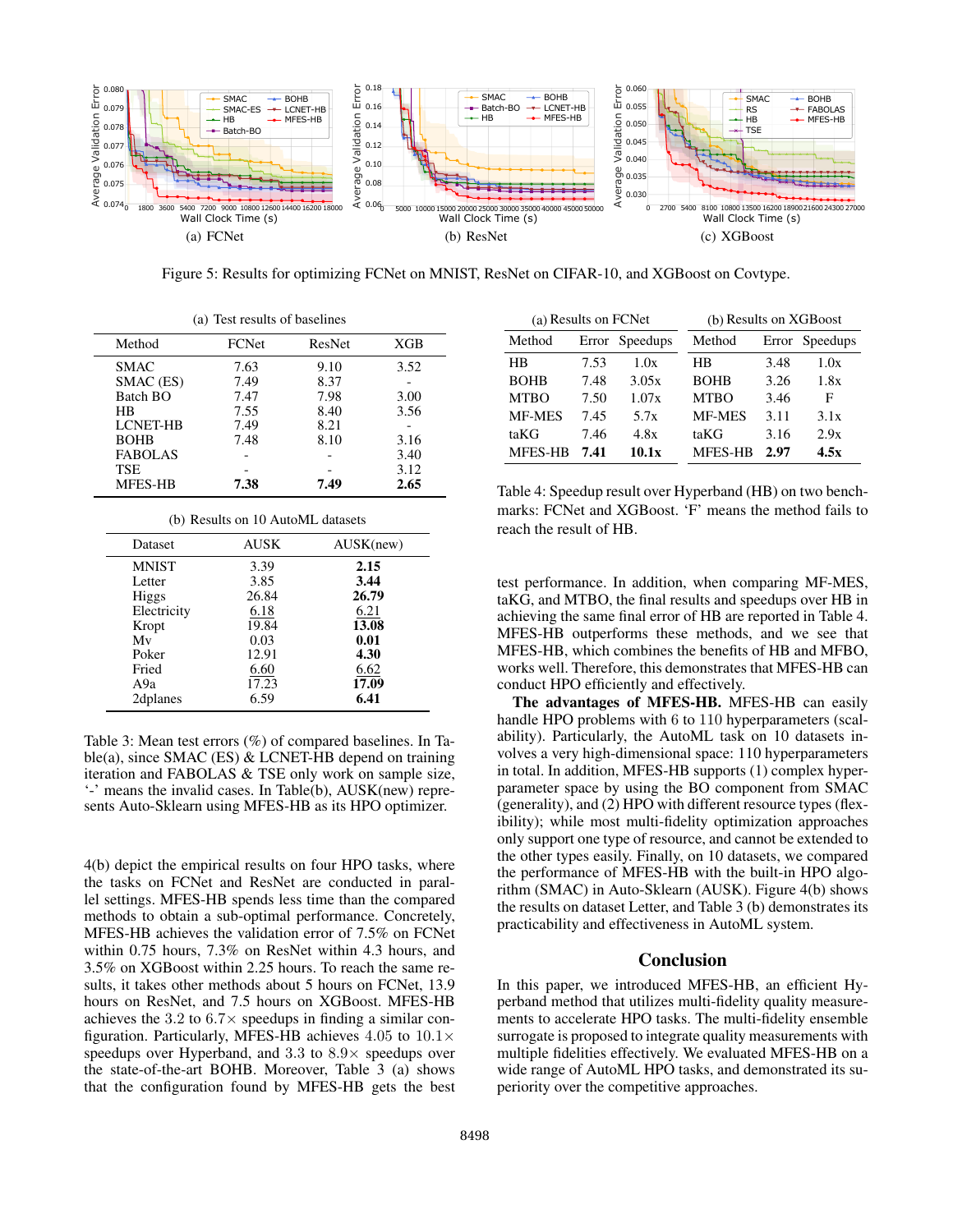# Acknowledgments

This work is supported by the National Key Research and Development Program of China (No.2018YFB1004403), NSFC (No.61832001, 61702015, 61702016), Beijing Academy of Artificial Intelligence (BAAI), and Kuaishou-PKU joint program. Bin Cui is the corresponding author.

#### References

Baker, B.; Gupta, O.; Raskar, R.; and Naik, N. 2017. Practical neural network performance prediction for early stopping. *arXiv preprint arXiv:1705.10823* 2(3): 6.

Bardenet, R.; Brendel, M.; Kégl, B.; and Sebag, M. 2013. Collaborative hyperparameter tuning. In *International Conference on Machine Learning*, 199–207.

Bergstra, J. S.; Bardenet, R.; Bengio, Y.; and Kégl, B. 2011. Algorithms for hyper-parameter optimization. In *Advances in neural information processing systems*, 2546–2554.

Bertrand, H.; Ardon, R.; Perrot, M.; and Bloch, I. 2017. Hyperparameter optimization of deep neural networks: Combining hyperband with Bayesian model selection. *Conference sur l'Apprentissage Automatique ´* .

Cao, Y.; and Fleet, D. J. 2014. Generalized product of experts for automatic and principled fusion of Gaussian process predictions. *arXiv preprint arXiv:1410.7827* .

Dai, Z.; Yu, H.; Low, B. K. H.; and Jaillet, P. 2019. Bayesian Optimization Meets Bayesian Optimal Stopping 1496–1506.

Domhan, T.; Springenberg, J. T.; and Hutter, F. 2015. Speeding Up Automatic Hyperparameter Optimization of Deep Neural Networks by Extrapolation of Learning Curves. In *IJCAI*, volume 15, 3460–8.

Eggensperger, K.; Feurer, M.; Hutter, F.; Bergstra, J.; Snoek, J.; Hoos, H.; and Leyton-Brown, K. 2013. Towards an empirical foundation for assessing bayesian optimization of hyperparameters. In *NIPS workshop on Bayesian Optimization in Theory and Practice*, volume 10, 3.

Falkner, S.; Klein, A.; and Hutter, F. 2018. BOHB: Robust and Efficient Hyperparameter Optimization at Scale. In *Proceedings of the 35th International Conference on Machine Learning*, 1436–1445.

Feurer, M.; Klein, A.; Eggensperger, K.; Springenberg, J.; Blum, M.; and Hutter, F. 2015. Efficient and robust automated machine learning. In *Advances in neural information processing systems*, 2962–2970.

Feurer, M.; Letham, B.; and Bakshy, E. 2018. Scalable metalearning for bayesian optimization using ranking-weighted gaussian process ensembles. In *AutoML Workshop at ICML*.

Golovin, D.; Solnik, B.; Moitra, S.; Kochanski, G.; Karro, J.; and Sculley, D. 2017. Google vizier: A service for black-box optimization. In *Proceedings of the 23rd ACM SIGKDD International Conference on Knowledge Discovery and Data Mining*, 1487–1495. ACM.

González, J.; Dai, Z.; Hennig, P.; and Lawrence, N. 2016. Batch bayesian optimization via local penalization. In *Artificial Intelligence and Statistics*, 648–657.

Goodfellow, I.; Bengio, Y.; and Courville, A. 2016. *Deep learning*. MIT press.

He, X.; Liao, L.; Zhang, H.; Nie, L.; Hu, X.; and Chua, T.-S. 2017. Neural collaborative filtering. In *Proceedings of the 26th international conference on world wide web*, 173–182.

Hu, Y.-Q.; Yu, Y.; Tu, W.-W.; Yang, Q.; Chen, Y.; and Dai, W. 2019. Multi-Fidelity Automatic Hyper-Parameter Tuning via Transfer Series Expansion. *AAAI* .

Hutter, F.; Hoos, H. H.; and Leyton-Brown, K. 2011. Sequential model-based optimization for general algorithm configuration. In *International Conference on Learning and Intelligent Optimization*, 507–523. Springer.

Hutter, F.; Kotthoff, L.; and Vanschoren, J., eds. 2018. *Automated Machine Learning: Methods, Systems, Challenges*. Springer. In press, available at http://automl.org/book.

Jamieson, K.; and Talwalkar, A. 2016. Non-stochastic best arm identification and hyperparameter optimization. In *Artificial Intelligence and Statistics*, 240–248.

Jiang, J.; Jiang, J.; Cui, B.; and Zhang, C. 2017. TencentBoost: a gradient boosting tree system with parameter server. In *2017 IEEE 33rd ICDE*, 281–284. IEEE.

Jones, D. R.; Schonlau, M.; and Welch, W. J. 1998. Efficient global optimization of expensive black-box functions. *Journal of Global optimization* 13(4): 455–492.

Kandasamy, K.; Dasarathy, G.; Schneider, J.; and Poczos, B. 2017. Multi-fidelity bayesian optimisation with continuous approximations. *arXiv preprint arXiv:1703.06240* .

Klein, A.; Falkner, S.; Bartels, S.; Hennig, P.; and Hutter, F. 2017a. Fast Bayesian Optimization of Machine Learning Hyperparameters on Large Datasets. In *Proceedings of the 20th International Conference on Artificial Intelligence and Statistics*, 528–536.

Klein, A.; Falkner, S.; Springenberg, J. T.; and Hutter, F. 2017b. Learning curve prediction with Bayesian neural networks. *Proceedings of the International Conference on Learning Representations* .

Li, L.; Jamieson, K.; DeSalvo, G.; Rostamizadeh, A.; and Talwalkar, A. 2018. Hyperband: A novel bandit-based approach to hyperparameter optimization. *Proceedings of the International Conference on Learning Representations* 1– 48.

Li, Y.; Jiang, J.; Gao, J.; Shao, Y.; Zhang, C.; and Cui, B. 2020. Efficient Automatic CASH via Rising Bandits. In *AAAI*, 4763–4771.

Ma, J.; Wen, J.; Zhong, M.; Chen, W.; and Li, X. 2019. MMM: Multi-source Multi-net Micro-video Recommendation with Clustered Hidden Item Representation Learning. *Data Science and Engineering* 4(3): 240–253.

Poloczek, M.; Wang, J.; and Frazier, P. 2017. Multiinformation source optimization. In *Advances in Neural Information Processing Systems*, 4288–4298.

Schilling, N.; Wistuba, M.; Drumond, L.; and Schmidt-Thieme, L. 2015. Hyperparameter optimization with factorized multilayer perceptrons. In *Joint European Confer-*